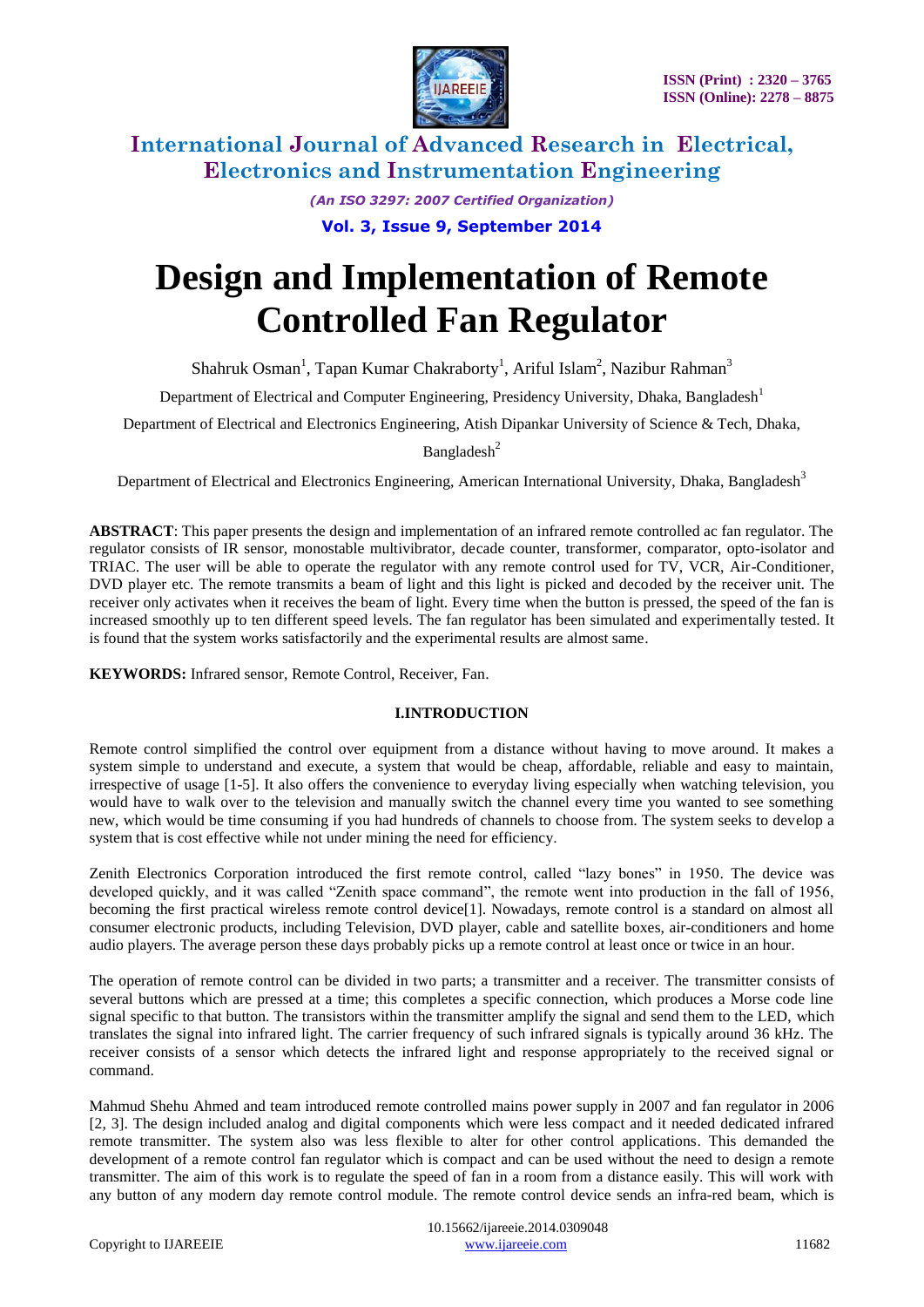

*(An ISO 3297: 2007 Certified Organization)*

### **Vol. 3, Issue 9, September 2014**

received by the infra-red sensor on the regulator and the speed of the fan is increased when any button is pressed. The speed of the fan can smoothly be altered to ten different speed levels.

#### **II.SYSTEM MODEL AND DESCRIPTION**

The overall design was broken into functional block diagrams, where each block in the diagram represents a section of the circuit that carries out a specific function. The system was designed using eleven functional blocks, as shown in Fig. 1.



Fig 1 : System Block Diagram

When a button of a remote control is pressed it produces a specific Morse code line signal corresponding to that button. The transistor within the remote control amplifies the signal and sends it to the LED which converts it into infrared light. The IR receiver is sensors which detects the infrared light and triggers the monostable multivibrator. The output of the monostable multivibrator is used to delay the clock pulse of the decade counter. A step down transformer is used to detect the zero crossing moment of the ac supply voltage. The monostable multivibrator triggers at each zerocrossing moment and generates a gating pulse having a firing angle which is defined by the output resistance of the counter in combination with the capacitor of the monostable multivibrator. The gating pulse is used to drive the TRIAC through opto-isolator and hence the speed of the fan is controlled [6].

Figure 2 shows the circuit diagram of remote controlled fan regulator. The circuit was simulated in Preoteus Professional software before hardware implementation. The IR receiver module detects and decodes the 36 kHz input as a train of pulses. For each pulse it makes the output pin3 high. This turns ON the transistor Q1 and the collector is grounded. During this time C5 begins to discharge via Q1 and provides the rising edge to generate a triggering signal to NE555 (IC1).

NE555(IC1) is wired as a mono-stable multi-vibrator. It generates a pulse of approximately 4.7ms (R15xC6). The pulse width is made larger than the total length of the coded bits generated by the remote control. This is done to make sure that NE555(IC1) is triggered once upon pressing the button. The rising edge of the first bit is used to generate a pulse at the output pin3. The rest of the bits, therefore, have no effect. The output pulse generated from the output pin3 of IC1 is used as a clock pulse to decade counter cum driver IC CD4017 (IC2).

The model CD4017 (IC2) integrated circuit is a CMOS counter with ten output terminals. One of these ten output terminals will be in a "HIGH" state at any given time, with all others being "LOW", giving "one-of-ten" output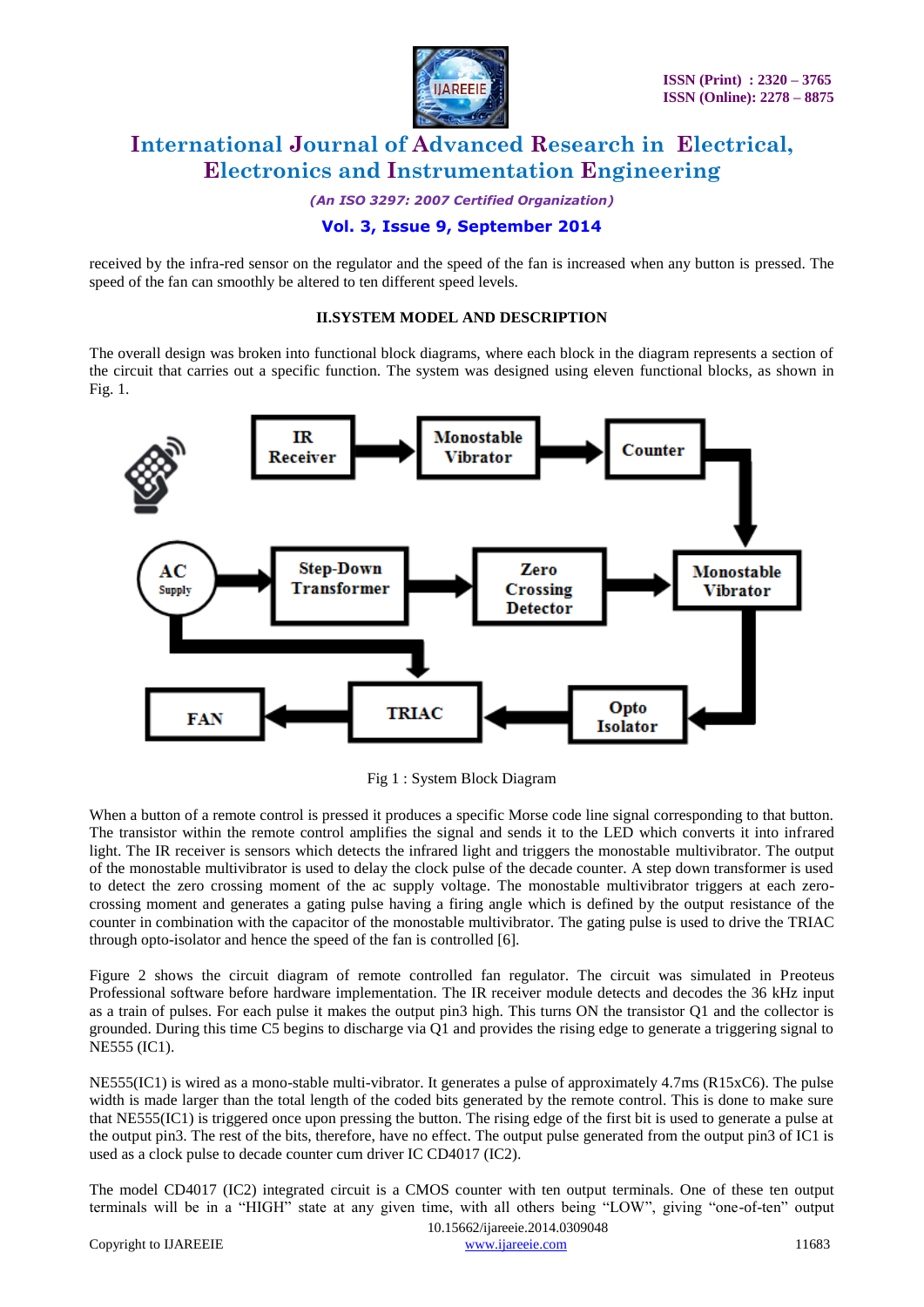

*(An ISO 3297: 2007 Certified Organization)*

### **Vol. 3, Issue 9, September 2014**

sequence. When low to high voltage pulses are applied to the "clock" (clk) terminal, it will increment its count, forcing the next output into a high state. In the circuit shown in Fig.2, out of the ten outputs only five  $(Q1-Q5)$  are used to regulate the speed of the fan. Q0 is kept for the initial state and is left open while Q6 output is used to reset the counter.



Fig. 2 Circuit diagram of remote controlled ac fan regulator

NE555 (IC5) is wired a mono-stable multi-vibrator. Combination of one of the resistor R5 through R9 and capacitor C3 controls the pulse width. The output of IC2 is applied to resistor R5 through R9. If Q0, the initial state, is HIGH capacitor C3 is not charged and no pulse is generated. If Q1 is HIGH capacitor C3 is charged through resistor R5 and if Q2 is HIGH capacitor C3 is charged through resistor R6 and so on. The pulse width is approximately the product of the resistor (R5-R9) and the capacitor C3. For instance when R8 is HIGH the pulse width will be 1ms (1kΩ x 1µF). Fig 3(f) shows theoretical output of IC5

IC5 is triggered only if the transistor Q2 is ON and this is done when the output of the OR gate is High. C1 discharges through Q2 and provides the necessary rising edge to trigger IC5 and generate the pulse. The output pin 3 of IC5 is connected to pin2 of NE555 (IC6) via capacitor C2 to trigger it during the falling edge of the output pulse of IC5. As the pulse width increases, it delays the pulse generated at the output pin3 of IC6 and hence control the amount of phase shift on the gate of the TRIAC.The width of the pulse is kept constant at approximately 0.1 ms necessary to drive the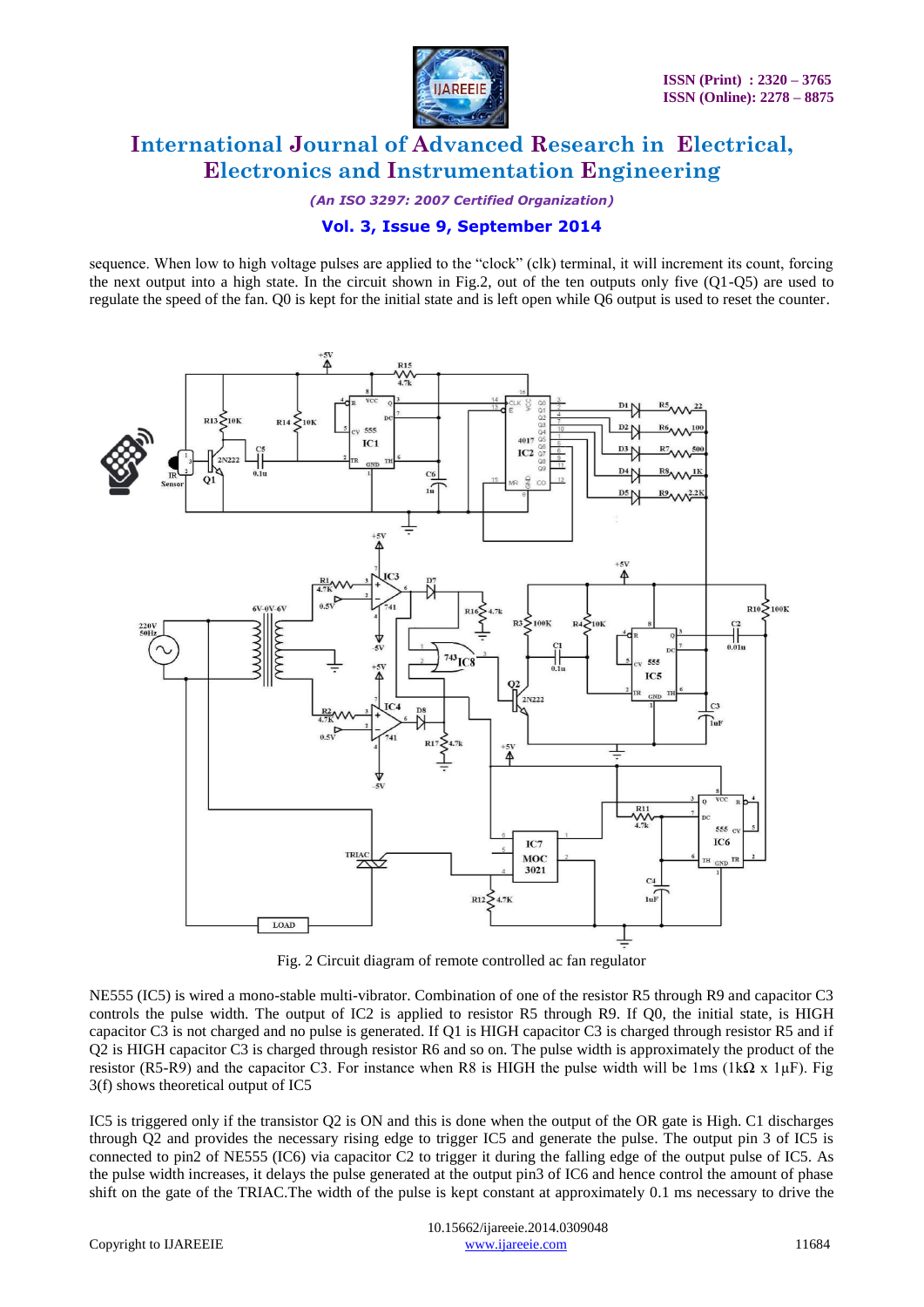

*(An ISO 3297: 2007 Certified Organization)*

### **Vol. 3, Issue 9, September 2014**

TRIAC.This pulse width is sufficiently long to ensure the TRIAC gets latched at the end of the pulse. The firing angle can is approximately,  $\alpha = 5^{\circ} + 2^{*}\pi^{*}R^{*}C3^{*}f$ , where R=R5-R9 and f is the frequency of the ac supply voltage. Fig. 3(g) shows the theoretical output of IC6 at pin 3 of IC6 in oscilloscope.



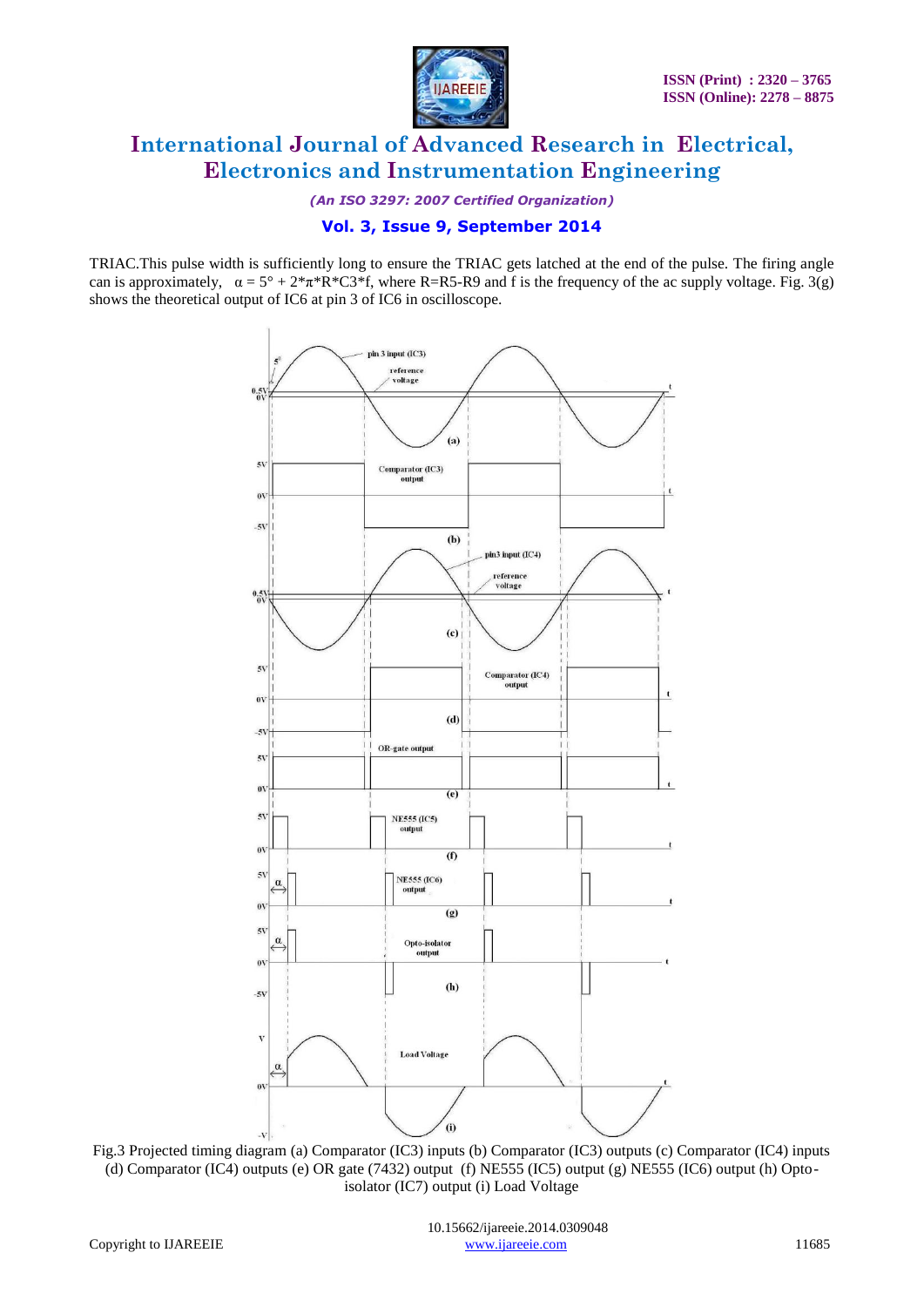

#### *(An ISO 3297: 2007 Certified Organization)*

### **Vol. 3, Issue 9, September 2014**

Operational Amplifiers IC741 (IC2  $\&$  IC3) are used as the comparator circuit to detect the zero crossing point of the supply voltage through step down transformer. The secondary output of transformer (6V) is connected to the noninverting inputs of the amplifiers as the inputs and a reference dc voltage of 0.5V to inverting inputs as the reference voltage. Comparators produce a rectangular wave form. The pulse width can be altered by changing the reference voltage. To remove the negative voltage an IN4001 diode  $(D7)$  in series and a 4.7k resistor (R16) was connected to the ground. To detect the zero-crossing, a 0V reference voltage could have been used but this would produce a constant dc at the output of IC7432 (IC8) as a result a reference voltage above 0V was used. IC3 detects the zero crossing during positive slope while IC4 detects the zero crossing during negative slope. Fig. 3 (a) shows projected input voltages at the comparator (IC3) input and the corresponding projected output of IC3 in Fig. 3(b). A second comparator (IC4) was used to obtain a similar pulse having 180º phase difference by taking the input from -6V mark of the transformer output. The output dc rectangular pulses of IC3 & IC4 were applied to the inputs of OR gate using IC7432 (IC8) to trigger the delay circuit comprising of IC5 & IC6 at each zero crossing moment. During low to high transition of the rectangular pulse at IC8 output, IC5 is triggered. IC6 is triggered during high to low transition of the pulse at IC5 output. As a result, when the pulse width of IC5 output increases using one of the resistors from R5 to R9 and C3, the pulse generated at the output of IC6 is delayed. Thus the firing angle at IC8 output is delayed. Fig.3 shows the theoretical output of IC8.

In order to obtain a full wave power control, the bidirectional switch TRIAC was used in the circuit which can conduct current in either direction when the gate is triggered using proper gating pulse. It can be triggered by either a positive or a negative voltage being applied to its gate [6-8]. An opto-isolator (IC7) was used to drive the TRIAC, it transmit the information from one voltage potential to another while maintain isolation of the potentials [9,10]. To obtain a positive gating pulse for the positive cycle and a negative gating pulse for the negative cycle, output at pin 6 is connected to pin 6 of IC7. This alternating pulse is used to trigger the TRIAC only when a positive pulse is applied at pin1 of IC7 which in turn control the amount of voltage applied to the fan. Fig.3 (i) shows the theoretical wave shape obtained across the load.

#### **III.RESULTS AND DISCUSSION**

Figure 4 (a) and (b) are the experimental outputs observed in oscilloscope at the comparators IC3 and IC4. Although a reference voltage of 0.5V was used to detect the zero crossing moment but IC3 and IC4 were able to detect it with a delay of less than 5º. IC3 detects the zero crossing during positive slope while IC4 detects the zero crossing during negative slope. The rectangular pulse output has amplitude of 5V and matches the theoretical output as shown in figure 3 (b) and (d).



Fig.4(a) Comparator (IC3) output (b) Comparator (IC4) output (c) OR gate (IC8) output

Figure 4(c) is the train of pulses obtained from the output of OR gate (IC8) when outputs of IC3 and IC4 areapplied to the inputs of OR gate. The train of pulses provides the necessary information of zero crossing moment of the supplied voltage during both negative and positive slope of the sinusoidal voltage. The experimental wave shape obtained from oscilloscope is similar to the theoretical wave shape shown in Fig.3.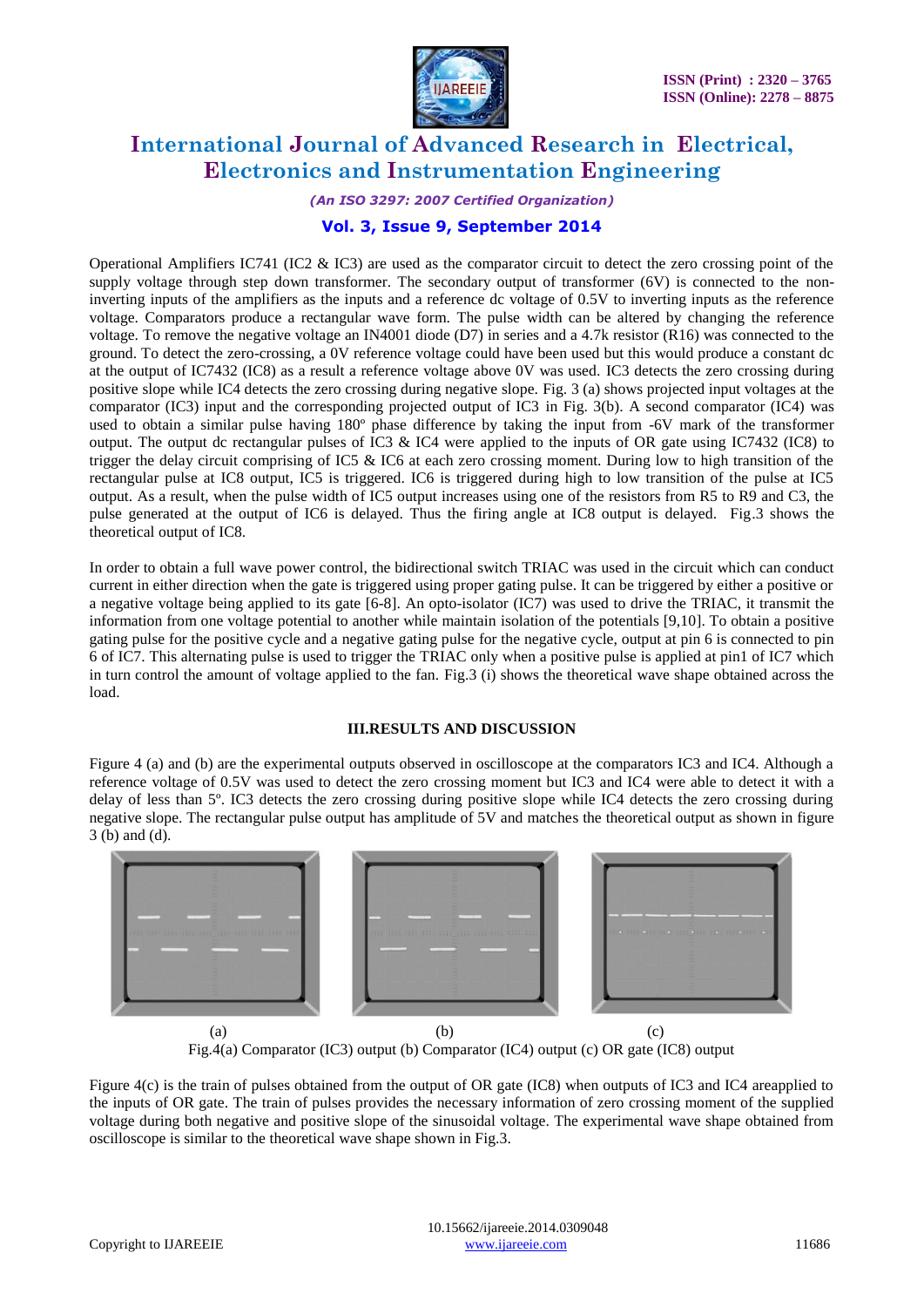

*(An ISO 3297: 2007 Certified Organization)*

### **Vol. 3, Issue 9, September 2014**



Fig.5 (a) Monostable vibrator (IC5) output (b) Monostable vibrator (IC6) output (c) Optoisolator (IC7) output

Figure5 (a) and (b) shows the experimental wave shape obtained from monostable multivibrators, (IC5) and (IC6), in cascade. During high to low transition of IC5 output pulse, IC6 is triggered. Simultaneously, opto-isolator IC7 generates the alternating pulse as shown in Fig. 5(c) as the gating pulse to drive the TRIAC.This pulse width is sufficiently long (0.1 ms) to ensure the TRIAC gets latched at the end of the pulse.



(a) (b) (c) Fig.6 (a) Load voltage when Q2 is active (b) Load voltage when Q3 is active (c) Load voltage when Q3 is active

Figure 6(a), (b) and (c) shows the different voltages obtained across the load with three different firing angles by altering the duration of the pulse width of IC5shown in Fig. 5(a).Fig. 6(a) shows the load voltage obtained when Q1 of IC2 is active, the firing angle is approximately 26˚. Whereas, the firing angles, when Q2 and Q3 of IC2 are active, are 46˚ and 82˚ approximately. The experimental result matches the theoretical assumption and clearly indicates a full wave voltage control.

#### **IV.CONCLUSION**

The IR remote controlled fan regulator is implemented using IR sensor, monostable multivibrator, decade counter, transformer, comparator, opto-isolator and TRIAC. It is portable in size and the receiver responds only to the infra-red signal transmitted by any modern day remote control. The system responds favourable and alters the voltage smoothly when any button of modern day remote control is pressed, irrespective of ac supply voltage frequency. The receivertransmitter maximum distance is approximately 10m. The experimental output voltage obtained across the load matches the theoretical waveshape, indicating a full wave voltage control of the fan regulator.

#### **REFERENCES**

- [1] Ahmed M. S., Mohammed A. S., Onimole T. G., Attah P. O., "Design & Construction of Remote Control Fan Regulator",Leonardo Electronic Journalof Practices and Technologies,9,p.55-62, **2006**.
- [2] C. Suh and Y.B. Ko, "Design and Implementation of Intelligent Home Control Systems", IEEE Transactions on Consumer Electronics, Vol. 54, No.3, Aug. 2008.
- [3] Theraja B. L., Theraja A. K., A Textbook of Electrical Technology, Revised 23rd Ed, Chand Company Ltd, New Delhi, 2002.